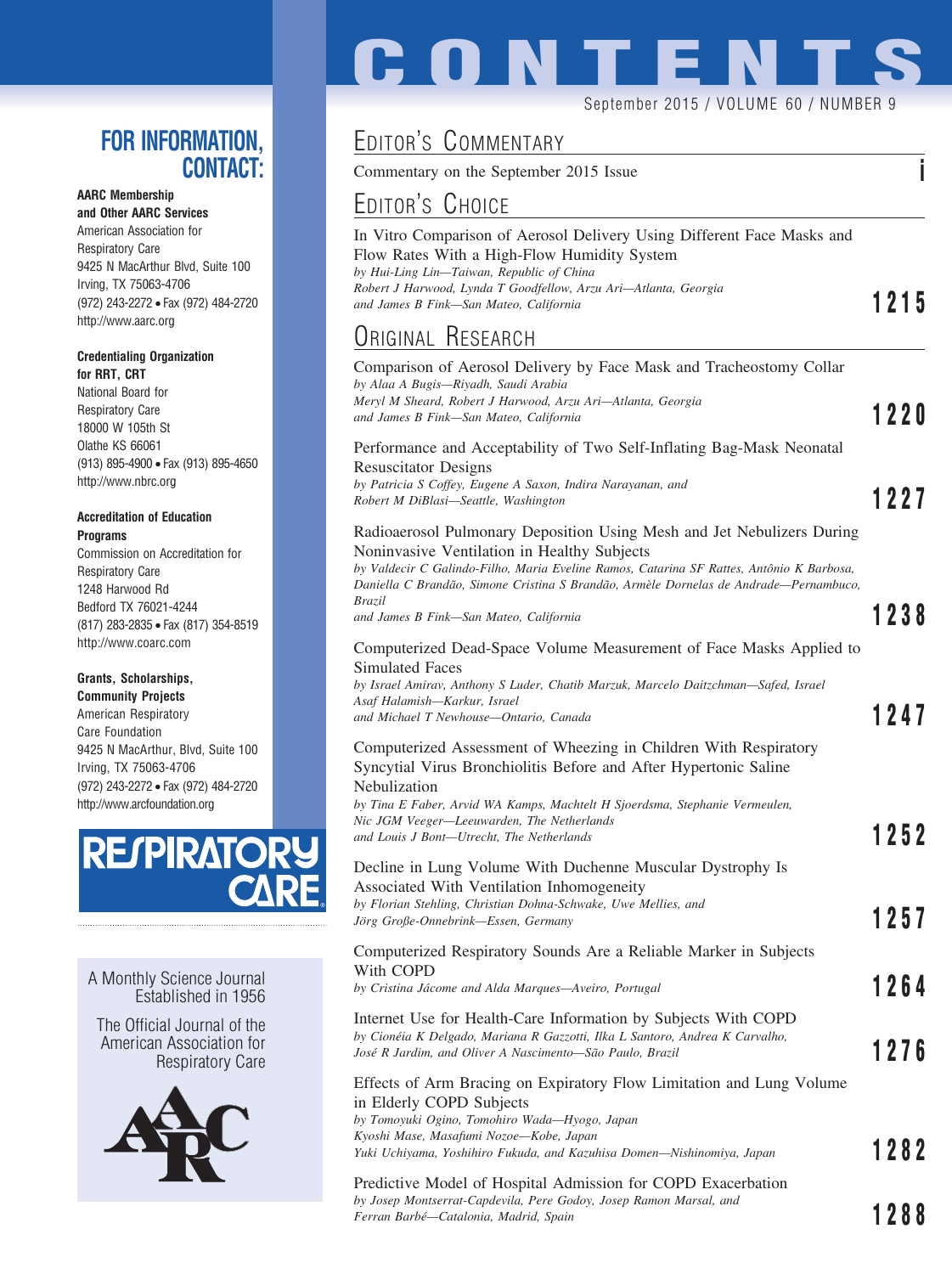# **CONTENTS** CONTINUED...

| Electromyographic Manifestations of Fatigue Correlate With Pulmonary Function, 6-Minute<br>Walk Test, and Time to Exhaustion in COPD<br>by Gennaro Boccia, Davide Dardanello, Alberto Rainoldi-Torino, Italy<br>Nicoletta Rinaldo, Giuseppe Coratella, Federico Schena-Verona, Italy                                                                                                                                                                                                                                                                                                                                                                      | 1295 |
|-----------------------------------------------------------------------------------------------------------------------------------------------------------------------------------------------------------------------------------------------------------------------------------------------------------------------------------------------------------------------------------------------------------------------------------------------------------------------------------------------------------------------------------------------------------------------------------------------------------------------------------------------------------|------|
| Cognitive Behavioral Therapy for Management of Dyspnea: A Pilot Study<br>by Marie T Williams, Catherine Paquet-Adelaide, South Australia, Australia<br>Peter Frith and Paul Cafarella-Daw Park, South Australia, Australia                                                                                                                                                                                                                                                                                                                                                                                                                                | 1303 |
| Pulmonary-Specific Intermountain Risk Score Predicts All-Cause Mortality via Spirometry, the<br>Red Cell Distribution Width, and Other Laboratory Parameters<br>by Benjamin D Horne, Matthew Hegewald, Joseph B Muhlestein, Heidi T May, Elizabeth J Huggins, Tami L Bair, and<br>Jeffrey L Anderson-Salt Lake City, Utah                                                                                                                                                                                                                                                                                                                                 | 1314 |
| Noninvasive Ventilation in Mustard Airway Diseases<br>by Rasoul Aliannejad, Mohammadreza Peyman, and Mostafa Ghanei-Tehran, Iran                                                                                                                                                                                                                                                                                                                                                                                                                                                                                                                          | 1324 |
| <b>KEVIEW</b>                                                                                                                                                                                                                                                                                                                                                                                                                                                                                                                                                                                                                                             |      |
| Use of Accelerometry to Monitor Physical Activity in Critically Ill Subjects: A Systematic                                                                                                                                                                                                                                                                                                                                                                                                                                                                                                                                                                |      |
| Review<br>by Avelino C Verceles and Erin R Hager-Baltimore, Maryland                                                                                                                                                                                                                                                                                                                                                                                                                                                                                                                                                                                      | 1330 |
| SPECIAL ARTICLE                                                                                                                                                                                                                                                                                                                                                                                                                                                                                                                                                                                                                                           |      |
| Symposium on Sleep-Disordered Breathing in Leuven, Belgium<br>by Bart Vrijsen-Leuven, Belgium<br>Michelle Chatwin—London, United Kingdom<br>Oliver Contal-Geneva, Switzerland<br>Eric Derom-Ghent, Belgium<br>Jean-Paul Janssens—Geneva, Switzerland<br>Mike J Kampelmacher-Utrecht, The Netherlands<br>Jean-Francois Muir—Rouen, France<br>Susana Pinto-Lisbon, Portugal<br>Claudio Rabec-Dijon, France<br>Michelle Ramsay-London, United Kingdom<br>Winfried J Randerath—Solingen, Germany<br>Jan H Storre-Cologne, Germany<br>Peter J Wijkstra-Groningen, The Netherlands<br>Wolfram Windisch-Cologne, Germany<br>and Dries Testelmans-Leuven, Belgium | 13   |
| EDITORIALS                                                                                                                                                                                                                                                                                                                                                                                                                                                                                                                                                                                                                                                |      |
| Aerosol Delivery With Different Interfaces: Redirecting Our Focus<br>by Kathleen M Deakins-Cleveland, Ohio                                                                                                                                                                                                                                                                                                                                                                                                                                                                                                                                                | 363  |
| Comparison of Aerosol Delivery by Face Mask and Tracheostomy Collar<br>by Thomas C Blakeman-Cincinnati, Ohio                                                                                                                                                                                                                                                                                                                                                                                                                                                                                                                                              | 1365 |
| Innovating Neonatal Resuscitation Bags for Ease of Use in Diverse Locations<br>by John S Emberger Jr-Newark, Delaware                                                                                                                                                                                                                                                                                                                                                                                                                                                                                                                                     | 367  |
| PUBLISHED ONLINE (WWW.RCJOURNAL.COM)                                                                                                                                                                                                                                                                                                                                                                                                                                                                                                                                                                                                                      |      |

## CASE REPORTS

Takotsubo Cardiomyopathy and Subsequent Seizures Induced by Flexible Bronchoscopy *by Shion Miyoshi, Yuichiro Takeda, Shoki Ro, Haruna Masaki, Masayuki Hojo, and Haruhito Sugiyama—Tokyo, Japan* **e151**